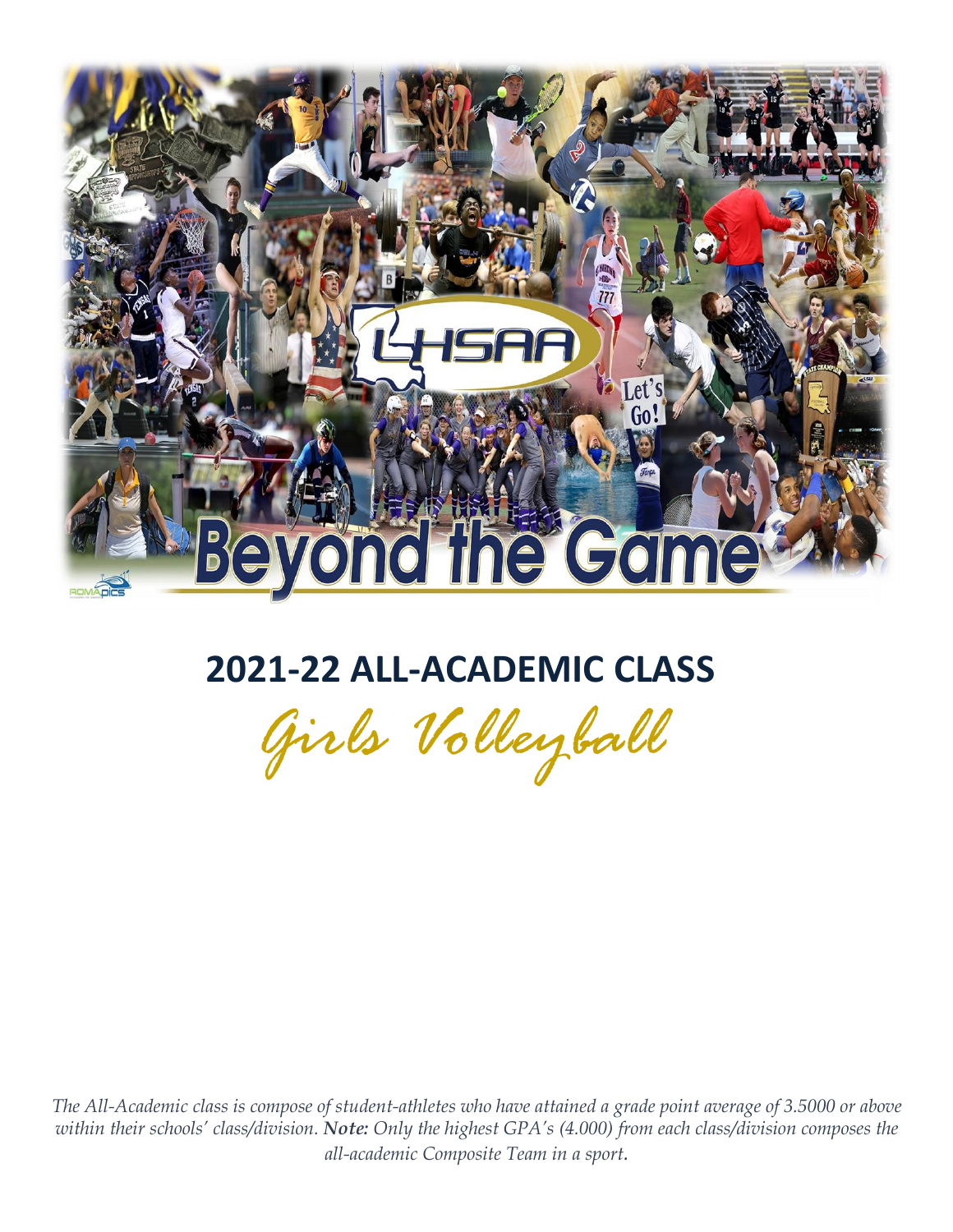

## 2021 ALL-ACADEMIC GIRLS' VOLLEYBALL CLASS TEAM

| <b>DIVISION I TEAM</b> |         |                    |           |                 |            |
|------------------------|---------|--------------------|-----------|-----------------|------------|
| <b>Name</b>            | Year    | School             | Sport     | <b>Division</b> | <b>GPA</b> |
| <b>Ariel Purl</b>      | 2021-22 | Alexandria         | <b>VB</b> |                 | 4.0000     |
| Sarah David            | 2021-22 | <b>Barbe</b>       | VB        | ı               | 4.0000     |
| Evan McConnell         | 2021-22 | Benton             | <b>VB</b> | I               | 4.0000     |
| <b>Macie Nance</b>     | 2021-22 | Benton             | <b>VB</b> | I               | 4.0000     |
| <b>Tatum Waites</b>    | 2021-22 | Benton             | VB        | I               | 4.0000     |
| Sadie Rochelle         | 2021-22 | Destrehan          | <b>VB</b> | I               | 4.0000     |
| Chloe Schexnayder      | 2021-22 | Destrehan          | VB        | I               | 4.0000     |
| Caroline Lavie         | 2021-22 | Dominican          | <b>VB</b> | I               | 4.0000     |
| Sara Roussel           | 2021-22 | Hahnville          | VB        | I               | 4.0000     |
| Kayla Edwards          | 2021-22 | Hammond            | VB        | L               | 4.0000     |
| Kendall May            | 2021-22 | Hammond            | <b>VB</b> | I               | 4.0000     |
| Savannah Smith         | 2021-22 | Hammond            | VB        | I               | 4.0000     |
| Amanda Hux             | 2021-22 | Lafayette          | <b>VB</b> | I               | 4.0000     |
| Alyssa Holden          | 2021-22 | Live Oak           | <b>VB</b> | I               | 4.0000     |
| Hanna Stout            | 2021-22 | Live Oak           | VB        | I               | 4.0000     |
| Clara Flynn            | 2021-22 | Mandeville         | <b>VB</b> | I               | 4.0000     |
| Rosaria Carollo        | 2021-22 | Mt. Carmel         | VB        | I               | 4.0000     |
| Amelia Doll            | 2021-22 | Northshore         | <b>VB</b> | I               | 4.0000     |
| Lauren Ngo             | 2021-22 | Northshore         | VB        | ı               | 4.0000     |
| Anna McCann            | 2021-22 | Parkway            | <b>VB</b> | I               | 4.0000     |
| Kaylee Kessler         | 2021-22 | Pineville          | VB        | ı               | 4.0000     |
| Presley Walls          | 2021-22 | Ponchatoula        | VB        | I               | 4.0000     |
| <b>Riley Oakley</b>    | 2021-22 | Ruston             | <b>VB</b> | I               | 4.0000     |
| Sophie Mae Smith       | 2021-22 | Ruston             | VB        | I               | 4.0000     |
| Kaelyn Hardrick        | 2021-22 | Slidell            | VB        | I               | 4.0000     |
| Maggie Diez            | 2021-22 | St. Amant          | VB        | I               | 4.0000     |
| Kailee Lavigne         | 2021-22 | St. Amant          | <b>VB</b> | I               | 4.0000     |
| <b>Baylee Curole</b>   | 2021-22 | Thibodaux          | <b>VB</b> | I               | 4.0000     |
| <b>Rylee Reulet</b>    | 2021-22 | Thibodaux          | <b>VB</b> | I               | 4.0000     |
| Alison Dayton          | 2021-22 | <b>West Monroe</b> | VB        | I               | 4.0000     |
| Alexis Conachen        | 2021-22 | Zachary            | VB        |                 | 3.9827     |
| Karlie Dufrene         | 2021-22 | Hahnville          | VB        |                 | 3.9800     |
| <b>Lillian Myers</b>   | 2021-22 | <b>West Monroe</b> | VB        | I               | 3.9682     |
| Ava Dupre              | 2021-22 | Southside          | VB        | L               | 3.9655     |
| Lauren Bradley         | 2021-22 | Zachary            | VB        | L               | 3.9642     |
| <b>Jules Patin</b>     | 2021-22 | Zachary            | VB        |                 | 3.9642     |
| <b>Taylor Heeb</b>     | 2021-22 | Dutchtown          | VB        |                 | 3.9615     |
| Alexis Logarbo         | 2021-22 | Dutchtown          | VB        |                 | 3.9615     |
| Mariah Hintze          | 2021-22 | Ruston             | VB        |                 | 3.9615     |
| Sadie Guillory         | 2021-22 | <b>Barbe</b>       | VB        | I               | 3.9600     |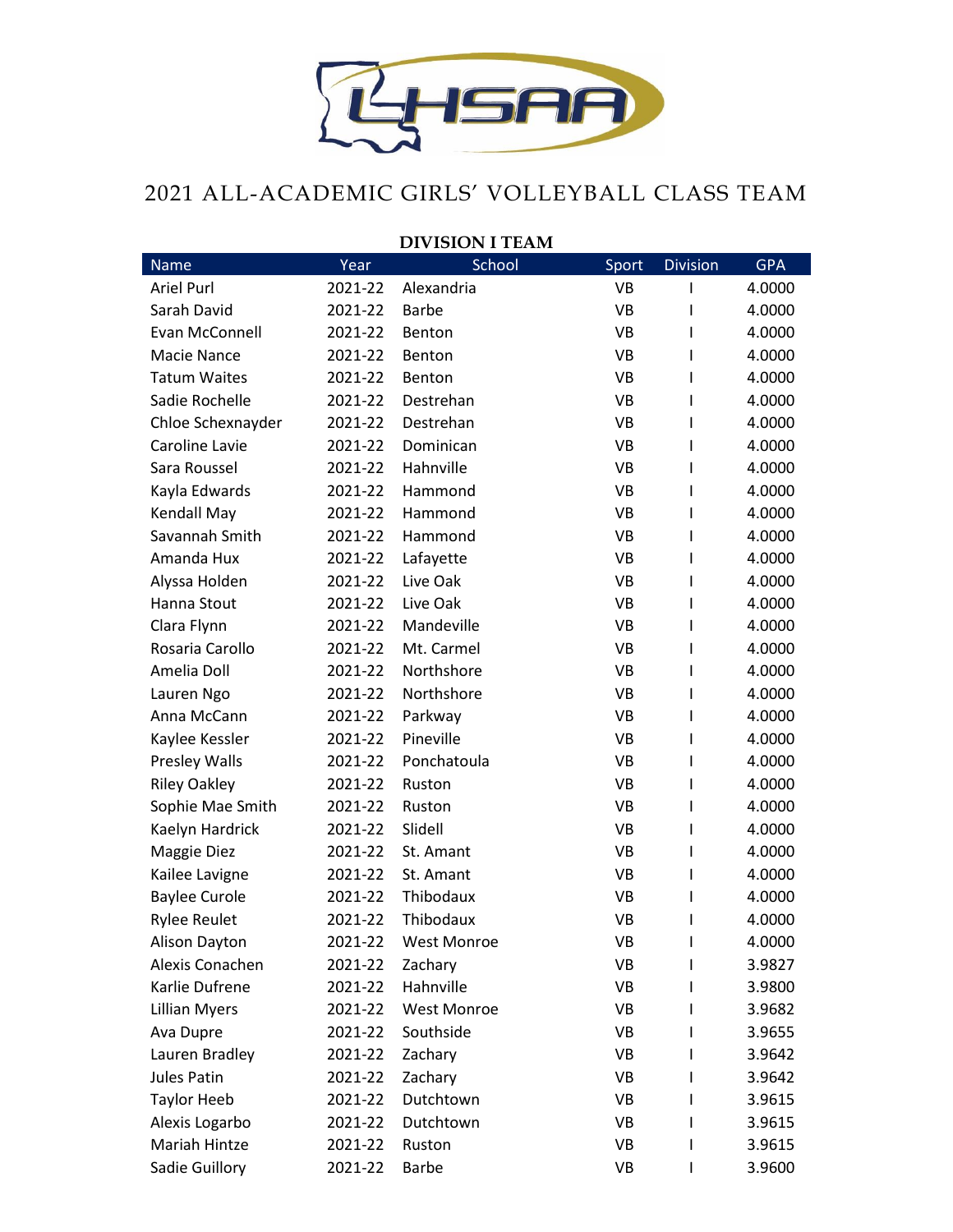| <b>Name</b>             | Year    | School               | Sport     | <b>Division</b> | <b>GPA</b> |
|-------------------------|---------|----------------------|-----------|-----------------|------------|
| Shea Brassette          | 2021-22 | Hahnville            | <b>VB</b> | ı               | 3.9600     |
| Anna Bruno              | 2021-22 | St. Amant            | <b>VB</b> | ı               | 3.9600     |
| Hardie Babineaux        | 2021-22 | Acadiana             | VB        | I               | 3.9592     |
| Mackenzie Toney         | 2021-22 | Sulphur              | <b>VB</b> | ı               | 3.9592     |
| Karaline Simpson        | 2021-22 | Captain Shreve       | VB        | ı               | 3.9591     |
| Sarah Simon             | 2021-22 | Destrehan            | VB        | ı               | 3.9583     |
| Amelia Johnson          | 2021-22 | Lafayette            | VB        | ı               | 3.9583     |
| McKenzie McFadden       | 2021-22 | Ruston               | VB        | L               | 3.9583     |
| Mandolyn Donohue        | 2021-22 | Denham Springs       | <b>VB</b> | ı               | 3.9574     |
| <b>Emily Harrington</b> | 2021-22 | Alexandria           | VB        | <sup>1</sup>    | 3.9565     |
| Kennedy Comeaux         | 2021-22 | Acadiana             | VB        | I               | 3.9545     |
| Desiree Hudson          | 2021-22 | Captain Shreve       | VB        | ı               | 3.9545     |
| <b>Grace Toler</b>      | 2021-22 | St. Joseph's Academy | VB        | L               | 3.9520     |
| Kaitlyn Williams        | 2021-22 | Hammond              | <b>VB</b> | I               | 3.9423     |
| Catherine Beasley       | 2021-22 | Denham Springs       | VB        | I.              | 3.9348     |
| <b>Madeline Marquez</b> | 2021-22 | Mandeville           | VB        | ı               | 3.9268     |
| Anne Gremillion         | 2021-22 | Alexandria           | VB        | ı               | 3.9231     |
| MaKayla Casares         | 2021-22 | Airline              | VB        | ı               | 3.9200     |
| Hannah Eason            | 2021-22 | Benton               | <b>VB</b> | ı               | 3.9200     |
| Lillie Young            | 2021-22 | Acadiana             | VB        | ı               | 3.9184     |
| Kenzi Pertuit           | 2021-22 | Central Lafourche    | VB        | ı               | 3.9166     |
| Jordyn Grant            | 2021-22 | Pineville            | VB        | I               | 3.9130     |
| <b>Lillian Talbot</b>   | 2021-22 | Zachary              | <b>VB</b> | ı               | 3.9107     |
| <b>McKenzie Davis</b>   | 2021-22 | <b>Barbe</b>         | VB        | $\mathbf{I}$    | 3.9100     |
| Natalie Young           | 2021-22 | <b>West Monroe</b>   | VB        | L               | 3.9076     |
| Danielle Thai           | 2021-22 | Zachary              | VB        | ı               | 3.9074     |
| <b>Ellie Dalton</b>     | 2021-22 | Dominican            | VB        | I               | 3.9027     |
| Katie Ingram            | 2021-22 | Mandeville           | <b>VB</b> | ı               | 3.8913     |
| Ali Kennedy             | 2021-22 | Walker               | VB        | ı               | 3.8913     |
| Olivia Stant            | 2021-22 | Mt. Carmel           | <b>VB</b> | ı               | 3.8900     |
| <b>Emily Harner</b>     | 2021-22 | Captain Shreve       | VB        | I               | 3.8888     |
| Laila Guy               | 2021-22 | <b>Baton Rouge</b>   | VB        | I.              | 3.8809     |
| Allie Maranto           | 2021-22 | Benton               | VB        | I               | 3.8800     |
| <b>Bret Mayers</b>      | 2021-22 | St. Amant            | VB        | I               | 3.8800     |
| Avery Edgar             | 2021-22 | Hahnville            | VB        | I               | 3.8542     |
| Anna Musso              | 2021-22 | St. Joseph's Academy | VB        | L               | 3.8500     |
| Lauren Worley           | 2021-22 | <b>West Monroe</b>   | VB        | I.              | 3.8432     |
| Cassidy Hampton         | 2021-22 | West Monroe          | VB        | I               | 3.8412     |
| Caroline Melancon       | 2021-22 | Lafayette            | VB        | I.              | 3.8400     |
| Abby Smith              | 2021-22 | New Iberia           | VB        | I               | 3.8400     |
| Abby Bruno              | 2021-22 | St. Amant            | VB        | ı               | 3.8400     |
| <b>Bridget Trahan</b>   | 2021-22 | Sulphur              | VB        | L               | 3.8400     |
| <b>Ashton Bailey</b>    | 2021-22 | Walker               | VB        | I               | 3.8333     |
| Mia Owens               | 2021-22 | <b>Barbe</b>         | VB        | I               | 3.8300     |
| Cayden Perkins          | 2021-22 | <b>Barbe</b>         | VB        | I               | 3.8300     |
| Camille Counce          | 2021-22 | St. Joseph's Academy | VB        | I               | 3.8290     |
| <b>Heather Goodwin</b>  | 2021-22 | Archbishop Chapelle  | VB        | I               | 3.8261     |
| Kaylyn Brazzel          | 2021-22 | Ruston               | VB        | ı               | 3.8260     |
| Reagan Olivier          | 2021-22 | Fontainebleau        | VB        | ı               | 3.8235     |
| Hannah Crittenden       | 2021-22 | Ponchatoula          | VB        | I               | 3.8182     |
|                         |         |                      |           |                 |            |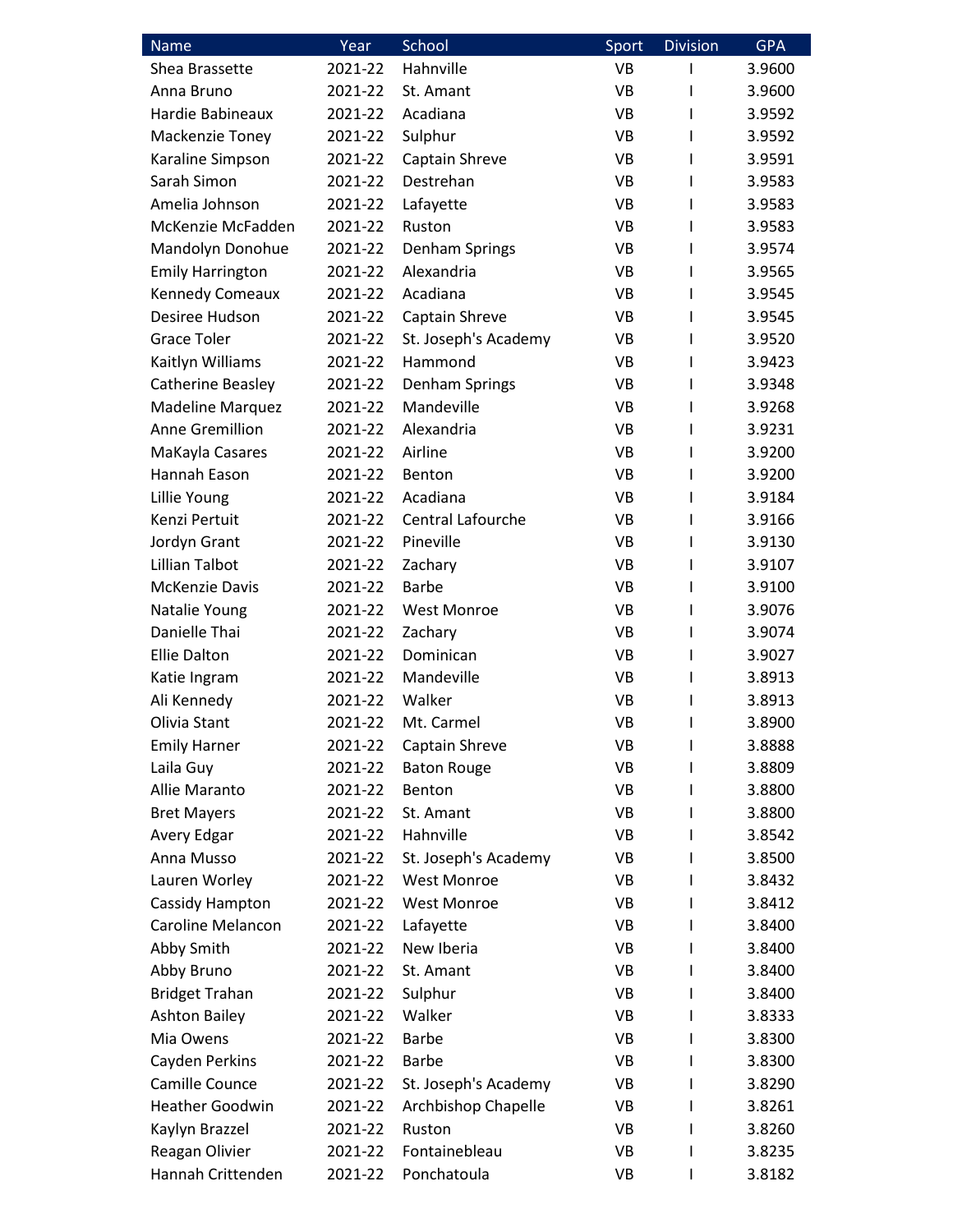| <b>Name</b>              | Year    | School               | Sport     | <b>Division</b> | <b>GPA</b> |
|--------------------------|---------|----------------------|-----------|-----------------|------------|
|                          |         |                      |           |                 |            |
| Ajeya Anthony            | 2021-22 | East St. John        | VB        | T               | 3.8054     |
| Alaina Townsend          | 2021-22 | Fontainebleau        | <b>VB</b> | T               | 3.8043     |
| Alexis Roach             | 2021-22 | Pineville            | <b>VB</b> | T               | 3.8000     |
| <b>Blake Brignac</b>     | 2021-22 | St. Amant            | VB        | T               | 3.7917     |
| Ella Mauterer            | 2021-22 | Mt. Carmel           | <b>VB</b> | T               | 3.7900     |
| Amaya Beckwith           | 2021-22 | Parkway              | VB        | $\mathsf{I}$    | 3.7900     |
| Emma Foret               | 2021-22 | H.L. Bourgeois       | <b>VB</b> | T               | 3.7872     |
| Micah Delgado            | 2021-22 | Ponchatoula          | <b>VB</b> | T               | 3.7872     |
| Alexus McGehee           | 2021-22 | Ponchatoula          | VB        | L               | 3.7872     |
| <b>Grace Capritto</b>    | 2021-22 | Slidell              | <b>VB</b> | T               | 3.7812     |
| <b>Harley Pierce</b>     | 2021-22 | Parkway              | VB        | T               | 3.7800     |
| Emma Boudreaux           | 2021-22 | Acadiana             | <b>VB</b> | T               | 3.7727     |
| Kathryn Fincher          | 2021-22 | C.E. Byrd            | VB        | T               | 3.7727     |
| Caitlin Byrd             | 2021-22 | C.E. Byrd            | VB        | T               | 3.7619     |
| Kaitlyn Webster          | 2021-22 | Captain Shreve       | VB        | T               | 3.7619     |
| Vivian Ely               | 2021-22 | Dominican            | VB        | L               | 3.7567     |
| <b>Avery Stone</b>       | 2021-22 | St. Amant            | <b>VB</b> | T               | 3.7500     |
| <b>Hailey Becnel</b>     | 2021-22 | Thibodaux            | VB        | T               | 3.7500     |
| Morgan Perry             | 2021-22 | St. Joseph's Academy | VB        | T               | 3.7320     |
| Autumn Vessier           | 2021-22 | Central - B.R.       | <b>VB</b> | T               | 3.7301     |
| Emma Grace Pittman       | 2021-22 | Airline              | <b>VB</b> | L               | 3.7300     |
| <b>Trista Naquin</b>     | 2021-22 | Hahnville            | <b>VB</b> | T               | 3.7292     |
| Geneva Thompson          | 2021-22 | Mandeville           | VB        | T               | 3.7174     |
| <b>Audrey Poche</b>      | 2021-22 | Zachary              | VB        | T               | 3.7142     |
| <b>Taylor Nelson</b>     | 2021-22 | <b>Barbe</b>         | VB        | T               | 3.7100     |
| Karli Thibeaux           | 2021-22 | Acadiana             | <b>VB</b> | T               | 3.7083     |
| <b>Reese Patten</b>      | 2021-22 | Walker               | <b>VB</b> | T               | 3.7083     |
| Cortlyn Jones            | 2021-22 | Acadiana             | <b>VB</b> | L               | 3.7021     |
| Aubrianna Mackiewicz     | 2021-22 | Denham Springs       | <b>VB</b> | $\mathsf{I}$    | 3.6957     |
| Mickala Vogt             | 2021-22 | Covington            | VB        | I               | 3.6956     |
| Aaliyah Singleton        | 2021-22 | H.L. Bourgeois       | <b>VB</b> | L               | 3.6875     |
| Anna Taylor              | 2021-22 | Dominican            | VB        | L               | 3.6842     |
| <b>Brooke Couret</b>     | 2021-22 | Dominican            | VB        | L               | 3.6805     |
| Isabella Yan             | 2021-22 | <b>Baton Rouge</b>   | <b>VB</b> | L               | 3.6667     |
| <b>Courtney Anderson</b> | 2021-22 | West Jefferson       | VB        | L               | 3.6538     |
| <b>Rileigh Ecker</b>     | 2021-22 | <b>West Monroe</b>   | VB        | L               | 3.6507     |
| Abigail Kigerl           | 2021-22 | West Monroe          | VB        | L               | 3.6507     |
| Jacqueline Deville       | 2021-22 | Airline              | VB        | L               | 3.6400     |
| Kyleigh Lafargue         | 2021-22 | Sam Houston          | <b>VB</b> | L               | 3.6400     |
| Kate Baker               | 2021-22 | Dominican            | VB        | L               | 3.6388     |
| Breyionce' George        | 2021-22 | Lafayette            | <b>VB</b> | L               | 3.6364     |
| Victoria Malvo           | 2021-22 | Lafayette            | VB        | L               | 3.6343     |
| Katy Hollingsworth       | 2021-22 | Fontainebleau        | <b>VB</b> | L               | 3.6304     |
| Emma Dungan              | 2021-22 | Central - B.R.       | VB        | L               | 3.6296     |
| <b>Mallory Guillie</b>   | 2021-22 | Covington            | VB        | L               | 3.6279     |
| <b>Faith Quarles</b>     | 2021-22 | Captain Shreve       | VB        | L               | 3.6222     |
| Ja'Niah Smith            | 2021-22 | Captain Shreve       | VB        | I               | 3.6222     |
| Ella Ayer                | 2021-22 | Fontainebleau        | VB        | L               | 3.6200     |
| Jacelyn Semien           | 2021-22 | Sam Houston          | VB        | I               | 3.6200     |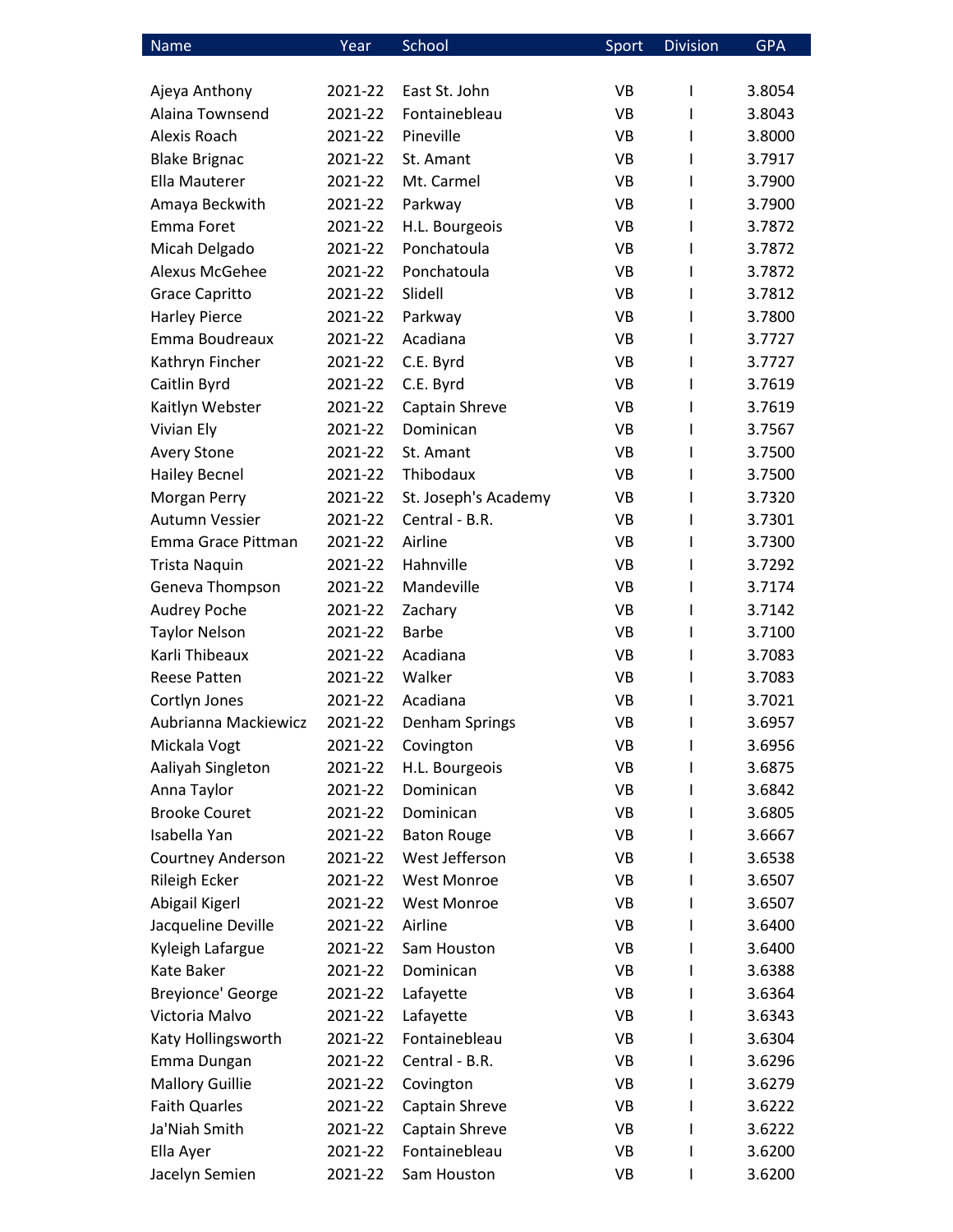| Name                   | Year    | School                | Sport     | <b>Division</b> | <b>GPA</b> |
|------------------------|---------|-----------------------|-----------|-----------------|------------|
| Madelyn Edwards        | 2021-22 | Central - B.R.        | <b>VB</b> |                 | 3.6154     |
| Ryley Boyne            | 2021-22 | Destrehan             | <b>VB</b> |                 | 3.6000     |
| Marie Chance           | 2021-22 | Captain Shreve        | <b>VB</b> |                 | 3.5909     |
| Ashlyn Holliday        | 2021-22 | Mandeville            | VB        |                 | 3.5909     |
| <b>Brenna Moncrief</b> | 2021-22 | <b>Barbe</b>          | <b>VB</b> |                 | 3.5800     |
| Jasmin Elvira-         |         |                       |           |                 |            |
| Rodriguez              | 2021-22 | Bonnabel              | <b>VB</b> |                 | 3.5714     |
| Jayda Babin            | 2021-22 | Ponchatoula           | <b>VB</b> |                 | 3.5714     |
| Kearston Johnson       | 2021-22 | Live Oak              | <b>VB</b> |                 | 3.5556     |
| Ameila Wassan          | 2021-22 | <b>West Monroe</b>    | <b>VB</b> |                 | 3.5555     |
| Abigail Hunt           | 2021-22 | Fontainebleau         | <b>VB</b> |                 | 3.5434     |
| Natalie Beason         | 2021-22 | Ruston                | <b>VB</b> |                 | 3.5416     |
| Isabelle Young         | 2021-22 | Bonnabel              | <b>VB</b> |                 | 3.5400     |
| Kelsey Benson          | 2021-22 | Lafayette             | <b>VB</b> |                 | 3.5349     |
| Emma Bishop            | 2021-22 | C.E. Byrd             | VB        |                 | 3.5227     |
| Lexie Bourque          | 2021-22 | <b>East Ascension</b> | <b>VB</b> |                 | 3.5218     |
| Zoe Lee                | 2021-22 | Ponchatoula           | <b>VB</b> |                 | 3.5217     |
| Daly Nagot             | 2021-22 | Benton                | VB        |                 | 3.5200     |
| Mirakle Sampson        | 2021-22 | Central - B.R.        | VB        |                 | 3.5102     |
| Caitlin Howard         | 2021-22 | H.L. Bourgeois        | VB        |                 | 3.5000     |

#### **DIVISION II TEAM**

| <b>Name</b>             | Year    | School                 | Sport     | <b>Division</b> | <b>GPA</b> |
|-------------------------|---------|------------------------|-----------|-----------------|------------|
| Alyse Walker            | 2021-22 | Assumption             | <b>VB</b> | $\mathsf{II}$   | 4.0000     |
| Mae Olsen               | 2021-22 | <b>Belle Chasse</b>    | VB        | $\mathsf{II}$   | 4.0000     |
| <b>Lillian Theriot</b>  | 2021-22 | Carencro               | VB        | Ш               | 4.0000     |
| Tylie Johnson           | 2021-22 | Cecilia                | VB        | $\mathsf{II}$   | 4.0000     |
| Brooklynn Bockhaus      | 2021-22 | Haughton               | <b>VB</b> | $\sf II$        | 4.0000     |
| Katelynn Boldt          | 2021-22 | Haughton               | <b>VB</b> | $\mathsf{II}$   | 4.0000     |
| Kellee Puissegur        | 2021-22 | Lakeshore              | <b>VB</b> | $\mathsf{II}$   | 4.0000     |
| Lake Carpenter          | 2021-22 | <b>Ouachita Parish</b> | VB        | $\mathsf{II}$   | 4.0000     |
| Jade Parker             | 2021-22 | Lakeshore              | VB        | $\mathsf{II}$   | 3.9800     |
| Olivia Rodriguez        | 2021-22 | Lakeshore              | VB        | $\mathsf{II}$   | 3.9800     |
| Tahjae Brickley         | 2021-22 | <b>Warren Easton</b>   | VB        | Ш               | 3.9725     |
| <b>Caroline Garrett</b> | 2021-22 | Neville                | VB        | $\mathsf{II}$   | 3.9667     |
| Darah Ranel             | 2021-22 | McKinley               | VB        | $\sf II$        | 3.9574     |
| Sydnie Courville        | 2021-22 | St. Thomas More        | VB        | $\mathsf{II}$   | 3.9524     |
| <b>Riley Alexander</b>  | 2021-22 | Cecilia                | VB        | $\sf II$        | 3.9523     |
| <b>LELA HANSEN</b>      | 2021-22 | <b>Neville</b>         | <b>VB</b> | $\mathsf{II}$   | 3.9403     |
| <b>Emily Eschette</b>   | 2021-22 | Academy of Our Lady    | VB        | $\mathsf{II}$   | 3.9370     |
| <b>Tayelor Kees</b>     | 2021-22 | Edna Karr              | VB        | $\mathsf{II}$   | 3.9286     |
| A'Myah Myles            | 2021-22 | LaGrange               | <b>VB</b> | $\mathsf{II}$   | 3.9200     |
| <b>Emily Willis</b>     | 2021-22 | Leesville              | VB        | $\mathbf{I}$    | 3.9091     |
| Kinzli Zenon            | 2021-22 | Cecilia                | VB        | Ш               | 3.9047     |
| <b>Annabel Allen</b>    | 2021-22 | <b>Ben Franklin</b>    | VB        | $\sf II$        | 3.9000     |
| Natalie Farrar          | 2021-22 | West Ouachita          | VB        | $\sf II$        | 3.9000     |
| <b>Avery Hancock</b>    | 2021-22 | West Ouachita          | VB        | $\sf II$        | 3.9000     |
| <b>Ireland Laffon</b>   | 2021-22 | <b>Ouachita Parish</b> | VB        | $\mathbf{I}$    | 3.8980     |
| Carleigh Cavanaugh      | 2021-22 | Lakeshore              | VB        | $\mathsf{II}$   | 3.8900     |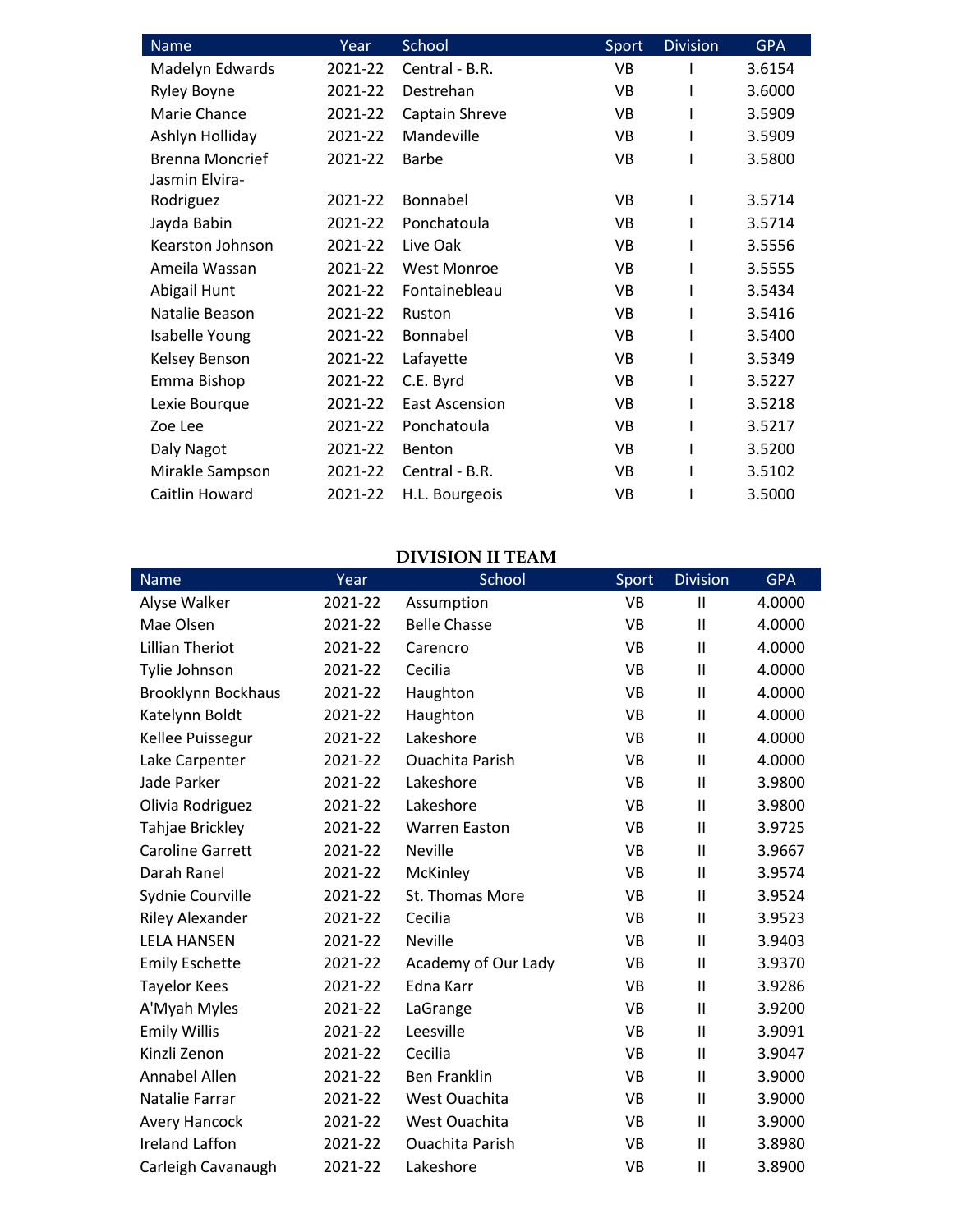| <b>Name</b>              | Year    | School                 | Sport     | <b>Division</b>        | <b>GPA</b> |
|--------------------------|---------|------------------------|-----------|------------------------|------------|
| Alexis Gottman           | 2021-22 | Vandebilt Catholic     | <b>VB</b> | $\mathsf{I}$           | 3.8900     |
| Kamryn Johnson           | 2021-22 | <b>Belle Chasse</b>    | VB        | $\mathbf{I}$           | 3.8888     |
| Sarah Green              | 2021-22 | Caddo Magnet           | <b>VB</b> | $\mathsf{I}$           | 3.8888     |
| Lindsay Deaver           | 2021-22 | Northwood - Shrev.     | <b>VB</b> | $\mathbf{I}$           | 3.8846     |
| Maggie Portier           | 2021-22 | South Terrebonne       | <b>VB</b> | $\mathsf{I}$           | 3.8824     |
| Ayanna Joseph            | 2021-22 | LaGrange               | <b>VB</b> | $\mathsf{II}$          | 3.8800     |
| Jada Andrus              | 2021-22 | Opelousas              | VB        | $\mathsf{I}\mathsf{I}$ | 3.8695     |
| Hena Velasco             | 2021-22 | Broadmoor              | <b>VB</b> | $\mathsf{I}$           | 3.8600     |
| Danielle Kropp           | 2021-22 | Caddo Magnet           | <b>VB</b> | $\mathsf{I}\mathsf{I}$ | 3.8478     |
| Ayana Dennison           | 2021-22 | <b>Helen Cox</b>       | <b>VB</b> | $\mathsf{I}$           | 3.8400     |
| Miranda Tillery          | 2021-22 | Lakeshore              | <b>VB</b> | $\mathbf{I}$           | 3.8400     |
| Katherine Burch          | 2021-22 | Neville                | <b>VB</b> | $\mathsf{I}\mathsf{I}$ | 3.8333     |
| Rachel Arnold            | 2021-22 | Lakeshore              | VB        | $\mathsf{I}$           | 3.8300     |
| Kenedi Langlinais        | 2021-22 | <b>Breaux Bridge</b>   | <b>VB</b> | $\mathsf{I}\mathsf{I}$ | 3.8297     |
| Krystin Sumpter          | 2021-22 | Assumption             | <b>VB</b> | $\mathsf{I}$           | 3.8153     |
| <b>Ariel Rhodes</b>      | 2021-22 | Northwood - Shrev.     | <b>VB</b> | $\mathbf{I}$           | 3.8095     |
| <b>Annelise Davis</b>    | 2021-22 | St. Thomas More        | <b>VB</b> | Ш                      | 3.8095     |
| Mayah Richard            | 2021-22 | St. Thomas More        | <b>VB</b> | $\mathbf{I}$           | 3.8095     |
| <b>Tiffany Wiley</b>     | 2021-22 | <b>Ouachita Parish</b> | VB        | $\mathsf{I}\mathsf{I}$ | 3.8085     |
| Macey Hebert             | 2021-22 | St. Scholastica        | <b>VB</b> | $\mathsf{I}$           | 3.8000     |
| <b>Nyah Starks</b>       | 2021-22 | East Jefferson         | <b>VB</b> | $\mathsf{I}\mathsf{I}$ | 3.7959     |
| Amari Porter             | 2021-22 | Huntington             | <b>VB</b> | Ш                      | 3.7777     |
| Kendall Cheramie         | 2021-22 | South Lafourche        | <b>VB</b> | $\mathbf{I}$           | 3.7750     |
| Kailyn Parfait           | 2021-22 | Franklinton            | <b>VB</b> | $\mathsf{I}$           | 3.7708     |
| Lajai Wilson             | 2021-22 | <b>Warren Easton</b>   | <b>VB</b> | Ш                      | 3.7689     |
| Katie Harlow             | 2021-22 | Academy of Our Lady    | VB        | $\mathsf{I}\mathsf{I}$ | 3.7590     |
| Lauryn Hall              | 2021-22 | Caddo Magnet           | VB        | $\mathsf{I}\mathsf{I}$ | 3.7551     |
| Gabrielle Kelley         | 2021-22 | <b>Neville</b>         | <b>VB</b> | $\mathbf{I}$           | 3.7543     |
| Remy Larsen              | 2021-22 | <b>Neville</b>         | <b>VB</b> | $\mathsf{I}$           | 3.7543     |
| Alon Clark               | 2021-22 | Helen Cox              | <b>VB</b> | $\mathbf{I}$           | 3.7500     |
| Kyri Martin              | 2021-22 | <b>Breaux Bridge</b>   | VB        | $\mathsf{I}$           | 3.7454     |
| Avyance Clark            | 2021-22 | <b>Helen Cox</b>       | VB        | $\mathsf{I}\mathsf{I}$ | 3.7400     |
| Christian Loup           | 2021-22 | Franklinton            | VB        | $\mathsf{I}\mathsf{I}$ | 3.7391     |
| <b>Jaleal Brooks</b>     | 2021-22 | <b>Eleanor McMain</b>  | VB        | $\mathsf{I}$           | 3.7383     |
| Ashlyn Duet              | 2021-22 | South Lafourche        | VB        | $\mathbf{I}$           | 3.7317     |
| Jakaya Ross              | 2021-22 | McKinley               | VB        | $\mathsf{I}\mathsf{I}$ | 3.7219     |
| Andria Lewis             | 2021-22 | Scotlandville          | VB        | $\mathsf{I}\mathsf{I}$ | 3.7000     |
| Lexi Daigle              | 2021-22 | Carencro               | VB        | $\mathsf{I}\mathsf{I}$ | 3.6957     |
| Kaitlyn Stennett         | 2021-22 | Leesville              | VB        | $\mathsf{I}\mathsf{I}$ | 3.6888     |
| <b>Grace Delpit</b>      | 2021-22 | <b>Ben Franklin</b>    | VB        | $\mathsf{I}\mathsf{I}$ | 3.6875     |
| Tykeyah Dejoie           | 2021-22 | East Jefferson         | VB        | $\mathsf{I}\mathsf{I}$ | 3.6734     |
| Camille Christie         | 2021-22 | St. Thomas More        | VB        | $\mathsf{I}\mathsf{I}$ | 3.6667     |
| Maggie Miller            | 2021-22 | Lakeshore              | VB        | $\mathsf{I}\mathsf{I}$ | 3.6600     |
| Danielle Robinson        | 2021-22 | Huntington             | VB        | $\mathsf{I}\mathsf{I}$ | 3.6458     |
| Rikerria Hebert          | 2021-22 | Istrouma               | VB        | $\mathsf{I}\mathsf{I}$ | 3.6458     |
| Ava Pitre                | 2021-22 | South Lafourche        | VB        | $\mathsf{I}$           | 3.6444     |
| <b>Destinee Williams</b> | 2021-22 | Academy of Our Lady    | VB        | $\mathsf{II}$          | 3.6400     |
| <b>Averi Phillips</b>    | 2021-22 | Haughton               | VB        | $\mathsf{I}\mathsf{I}$ | 3.6400     |
| Katie McCullers          | 2021-22 | <b>Ouachita Parish</b> | VB        | $\mathsf{I}$           | 3.6364     |
| <b>Mallory Perkins</b>   | 2021-22 | <b>Breaux Bridge</b>   | VB        | $\mathsf{I}$           | 3.6296     |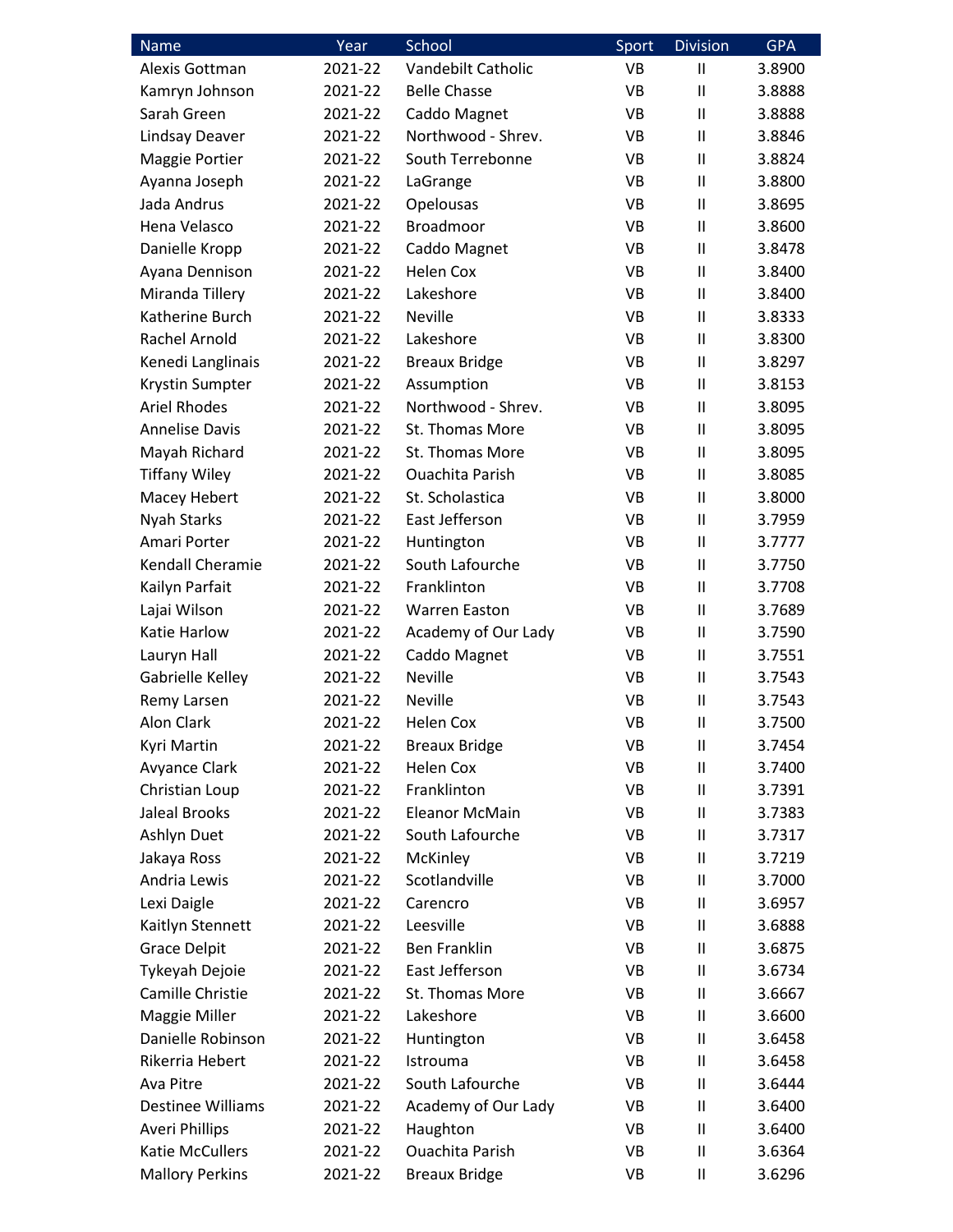| <b>Name</b>            | Year    | School                    | Sport     | <b>Division</b> | <b>GPA</b> |
|------------------------|---------|---------------------------|-----------|-----------------|------------|
| Jahnaya Kelly          | 2021-22 | <b>Madison Prep</b>       | <b>VB</b> | Ш               | 3.6250     |
| Jaynia Chatman         | 2021-22 | Opelousas                 | VB        | $\mathsf{I}$    | 3.6250     |
| <b>Miah Alexis</b>     | 2021-22 | LaGrange                  | VB        | $\mathbf{I}$    | 3.6200     |
| Reagan Richey          | 2021-22 | <b>Teurlings Catholic</b> | VB        | $\mathbf{I}$    | 3.5909     |
| Mikayla Buenafe        | 2021-22 | Liberty                   | VB        | $\mathsf{I}$    | 3.5777     |
| Adrianna Girod         | 2021-22 | Cecilia                   | <b>VB</b> | $\mathbf{I}$    | 3.5714     |
| Ja'Nara Baham          | 2021-22 | Landry-Walker             | VB        | $\sf II$        | 3.5652     |
| Michelle Bustamante    | 2021-22 | East Jefferson            | <b>VB</b> | $\mathbf{II}$   | 3.5625     |
| Jewel Rowan            | 2021-22 | Northwood - Shrev.        | VB        | $\mathsf{I}$    | 3.5555     |
| Jayonna Taylor         | 2021-22 | Northwood - Shrev.        | VB        | $\mathbf{I}$    | 3.5555     |
| Hannah Wilson          | 2021-22 | Northwood - Shrev.        | VB        | $\mathbf{II}$   | 3.5555     |
| Kelsey Womack          | 2021-22 | Northwood - Shrev.        | VB        | $\mathsf{I}$    | 3.5555     |
| Jahda Ealy             | 2021-22 | <b>Madison Prep</b>       | <b>VB</b> | $\mathbf{I}$    | 3.5500     |
| Frances Hardtner       | 2021-22 | Caddo Magnet              | VB        | $\mathbf{I}$    | 3.5454     |
| Kaely Bettisworth      | 2021-22 | Haughton                  | VB        | $\mathbf{I}$    | 3.5300     |
| <b>Tinlley Alleman</b> | 2021-22 | Cecilia                   | <b>VB</b> | $\mathbf{I}$    | 3.5238     |
| Hailey Robertson       | 2021-22 | St. Thomas More           | VB        | $\mathbf{I}$    | 3.5238     |
| Morgan Mills           | 2021-22 | <b>Beau Chene</b>         | VB        | $\mathbf{I}$    | 3.5227     |
| Iryn Richard           | 2021-22 | McKinley                  | VB        | $\mathbf{I}$    | 3.5000     |
| <b>Taylor McCabe</b>   | 2021-22 | Northwood - Shrev.        | VB        | $\mathbf{I}$    | 3.5000     |
| Emma Cother            | 2021-22 | <b>Teurlings Catholic</b> | VB        | $\mathsf{I}$    | 3.5000     |

#### **DIVISION III TEAM**

| <b>Name</b>            | Year    | School             | Sport     | <b>Division</b> | <b>GPA</b> |
|------------------------|---------|--------------------|-----------|-----------------|------------|
| Keira Morise           | 2021-22 | Archbishop Hannan  | <b>VB</b> | Ш               | 4.0000     |
| Anna Koen              | 2021-22 | <b>Berwick</b>     | VB        | Ш               | 4.0000     |
| Gabriela Utra          | 2021-22 | <b>Berwick</b>     | VB        | Ш               | 4.0000     |
| Amelia Dailey          | 2021-22 | Church Point       | VB        | Ш               | 4.0000     |
| Sophie Vidrine         | 2021-22 | Eunice             | VB        | Ш               | 4.0000     |
| Ella Jabusch           | 2021-22 | lota               | VB        | Ш               | 4.0000     |
| Ella Arabie            | 2021-22 | lowa               | <b>VB</b> | III             | 4.0000     |
| <b>Bentley Richard</b> | 2021-22 | lowa               | <b>VB</b> | Ш               | 4.0000     |
| Jillian Fontenot       | 2021-22 | Jennings           | VB        | Ш               | 4.0000     |
| Macy Bergeron          | 2021-22 | Livonia            | VB        | Ш               | 4.0000     |
| Madyson Shields        | 2021-22 | Loranger           | VB        | Ш               | 4.0000     |
| Maria Detillier        | 2021-22 | Lutcher            | VB        | Ш               | 4.0000     |
| Ashlyn St. Pierre      | 2021-22 | Lutcher            | VB        | Ш               | 4.0000     |
| Ginniah Franklin       | 2021-22 | Mentorship Academy | VB        | III             | 4.0000     |
| Olivia Baio            | 2021-22 | Morgan City        | VB        | Ш               | 4.0000     |
| Zaria Anders           | 2021-22 | <b>Pearl River</b> | VB        | Ш               | 4.0000     |
| Demi Billings          | 2021-22 | Rayne              | VB        | Ш               | 4.0000     |
| <b>Emma Guidry</b>     | 2021-22 | Rayne              | VB        | Ш               | 4.0000     |
| <b>Tuyen Truong</b>    | 2021-22 | Sci Academy        | <b>VB</b> | Ш               | 4.0000     |
| Dhara Brassieur        | 2021-22 | St. Louis Catholic | VB        | Ш               | 4.0000     |
| Abbey Poirier          | 2021-22 | St. Martinville    | <b>VB</b> | Ш               | 4.0000     |
| Brycelyn Bujard        | 2021-22 | Vinton             | <b>VB</b> | Ш               | 4.0000     |
| Ava Burke              | 2021-22 | Vinton             | VB        | Ш               | 4.0000     |
| Karmen LeMaire         | 2021-22 | Vinton             | VB        | Ш               | 4.0000     |
| Allison Freeman        | 2021-22 | Eunice             | <b>VB</b> | Ш               | 3.9898     |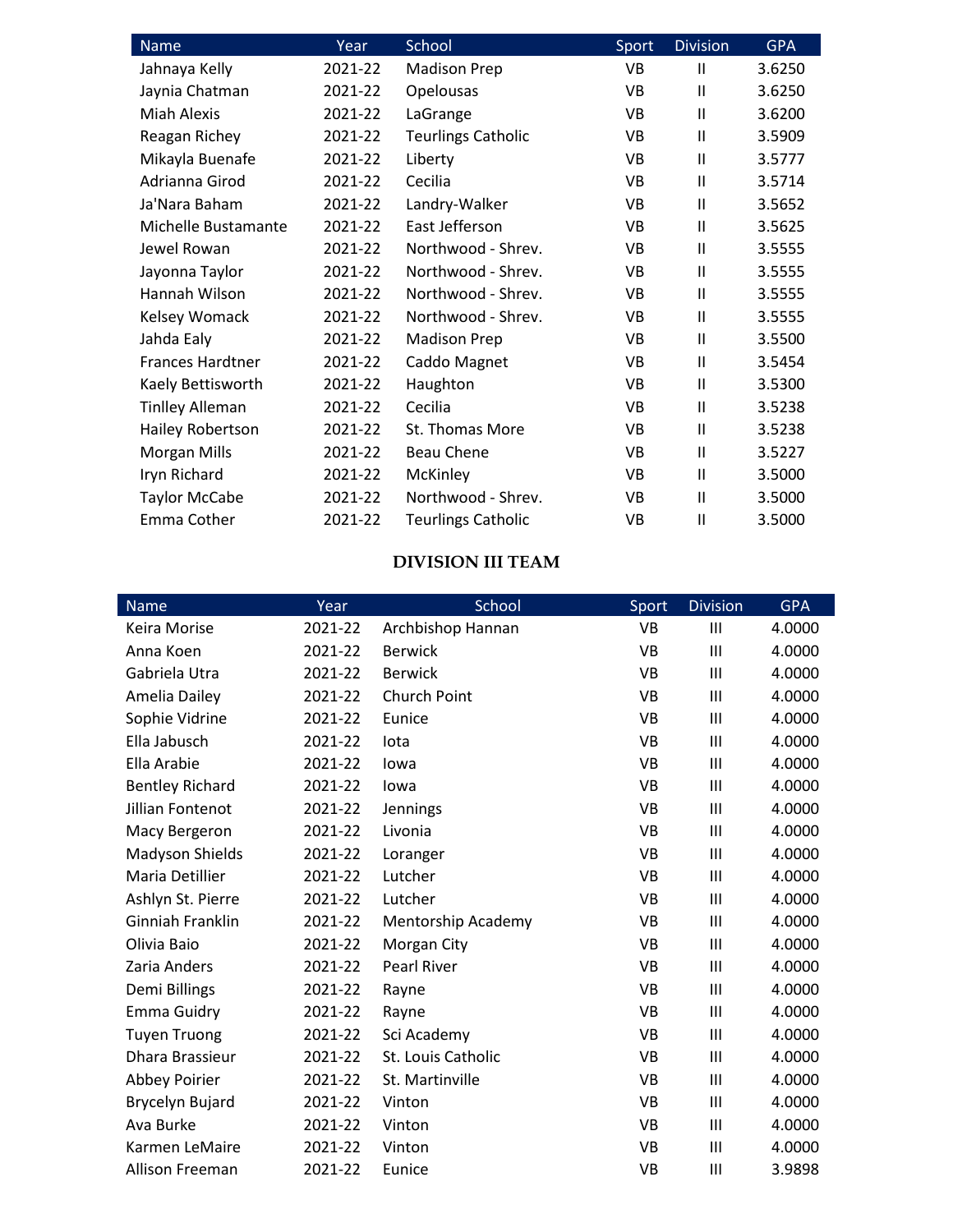| Name                    | Year    | School                       | Sport     | <b>Division</b> | <b>GPA</b> |
|-------------------------|---------|------------------------------|-----------|-----------------|------------|
| Raeleigh Granger        | 2021-22 | <b>DeQuincy</b>              | <b>VB</b> | III             | 3.9800     |
| Alanya Charles          | 2021-22 | Northwest                    | VB        | $\mathbf{III}$  | 3.9800     |
| Regan Thompson          | 2021-22 | <b>Belaire</b>               | VB        | $\mathbf{III}$  | 3.9791     |
| Ashlynn Fitter          | 2021-22 | <b>Berwick</b>               | <b>VB</b> | Ш               | 3.9600     |
| Alayah Gedward          | 2021-22 | <b>Brusly</b>                | <b>VB</b> | $\mathbf{III}$  | 3.9600     |
| Caroline Bower          | 2021-22 | E.D. White                   | <b>VB</b> | $\mathbf{III}$  | 3.9583     |
| Elyse Duhon             | 2021-22 | Jennings                     | <b>VB</b> | $\mathbf{III}$  | 3.9583     |
| Jasmine Lewis           | 2021-22 | Lake Charles College Prep    | <b>VB</b> | $\mathbf{III}$  | 3.9583     |
| <b>Annsley Gatte</b>    | 2021-22 | lota                         | VB        | Ш               | 3.9565     |
| Niyara Auzenne          | 2021-22 | Lusher Charter               | <b>VB</b> | $\mathbf{III}$  | 3.9565     |
| Olivia Gradney          | 2021-22 | Church Point                 | <b>VB</b> | $\mathbf{III}$  | 3.9524     |
| Hannah Abshire          | 2021-22 | Crowley                      | <b>VB</b> | $\mathbf{III}$  | 3.9523     |
| <b>Whitney Pullens</b>  | 2021-22 | Pearl River                  | <b>VB</b> | $\mathbf{III}$  | 3.9348     |
| Amariah Jasper          | 2021-22 | Vinton                       | <b>VB</b> | Ш               | 3.9300     |
| Melinda Jones           | 2021-22 | St. Michael the Archangel    | <b>VB</b> | $\mathbf{III}$  | 3.9286     |
| Dillon Anderson         | 2021-22 | St. Louis Catholic           | <b>VB</b> | Ш               | 3.9231     |
| Allie Bland             | 2021-22 | Lutcher                      | <b>VB</b> | $\mathbf{III}$  | 3.9230     |
| <b>Tamia Dillard</b>    | 2021-22 | Lusher Charter               | <b>VB</b> | $\mathbf{III}$  | 3.9184     |
| Ladaijah Young          | 2021-22 | St. Martinville              | <b>VB</b> | $\mathbf{III}$  | 3.9167     |
| <b>Madison Freeman</b>  | 2021-22 | Eunice                       | <b>VB</b> | $\mathbf{III}$  | 3.9130     |
| Ja'Naya Woodard         | 2021-22 | Washington-Marion            | VB        | Ш               | 3.9130     |
| Abby Diecidue           | 2021-22 | Archbishop Hannan            | <b>VB</b> | $\mathbf{III}$  | 3.9107     |
| Sarah Morvant           | 2021-22 | <b>DeQuincy</b>              | <b>VB</b> | $\mathbf{III}$  | 3.9100     |
| <b>Charly Sensat</b>    | 2021-22 | lota                         | <b>VB</b> | Ш               | 3.9091     |
| <b>Khalee Meaux</b>     | 2021-22 | Crowley                      | <b>VB</b> | $\mathbf{III}$  | 3.9090     |
| Kamryn Scales           | 2021-22 | Cabrini                      | <b>VB</b> | Ш               | 3.9048     |
| Grayci Dupuis           | 2021-22 | Rayne                        | <b>VB</b> | $\mathbf{III}$  | 3.8983     |
| Katy Lousteau           | 2021-22 | <b>Berwick</b>               | VB        | Ш               | 3.8846     |
| Jasmine Moore           | 2021-22 | Lake Charles College Prep    | VB        | Ш               | 3.8800     |
| Ella DeMolle            | 2021-22 | St. Louis Catholic           | <b>VB</b> | Ш               | 3.8800     |
| Macy Taylor             | 2021-22 | Lusher Charter               | VB        | Ш               | 3.8600     |
| Malayah Fisher          | 2021-22 | Livonia                      | <b>VB</b> | $\mathbf{III}$  | 3.8500     |
| <b>Rylee Morris</b>     | 2021-22 | Archbishop Hannan            | VB        | Ш               | 3.8462     |
| Jada Edwards            | 2021-22 | Rosenwald Collegiate Academy | VB        | $\mathbf{III}$  | 3.8333     |
| Julia Coffey            | 2021-22 | St. Michael the Archangel    | VB        | Ш               | 3.8333     |
| Kaitlyn McClure         | 2021-22 | West Feliciana               | VB        | $\mathbf{III}$  | 3.8333     |
| <b>Emily McEachern</b>  | 2021-22 | West Feliciana               | VB        | $\mathbf{III}$  | 3.8333     |
| <b>Madison Anderson</b> | 2021-22 | David Thibodaux              | VB        | Ш               | 3.8261     |
| Rayna Parson            | 2021-22 | Booker T. Washington - N.O.  | VB        | $\mathbf{III}$  | 3.8234     |
| Amia Bowens             | 2021-22 | Booker T. Washington - N.O.  | VB        | Ш               | 3.8182     |
| Ellen Duhon             | 2021-22 | Jennings                     | VB        | $\mathbf{III}$  | 3.8182     |
| Mia Cole                | 2021-22 | Lake Charles College Prep    | VB        | $\mathbf{III}$  | 3.8182     |
| Madison Jongbloed       | 2021-22 | lowa                         | VB        | Ш               | 3.8125     |
| Andeliah Wells          | 2021-22 | Mentorship Academy           | VB        | $\mathbf{III}$  | 3.8056     |
| Kamryn Olivier          | 2021-22 | Morgan City                  | VB        | Ш               | 3.8049     |
| Elizabeth Ceravolo      | 2021-22 | Archbishop Hannan            | VB        | Ш               | 3.8039     |
| <b>Ebony Slyvester</b>  | 2021-22 | St. Martinville              | VB        | Ш               | 3.8000     |
| <b>Brielle Brooks</b>   | 2021-22 | Washington-Marion            | VB        | Ш               | 3.8000     |
| Johnicia Miles          | 2021-22 | Glen Oaks                    | VB        | Ш               | 3.7916     |
| Emma Williams           | 2021-22 | Cabrini                      | VB        | Ш               | 3.7857     |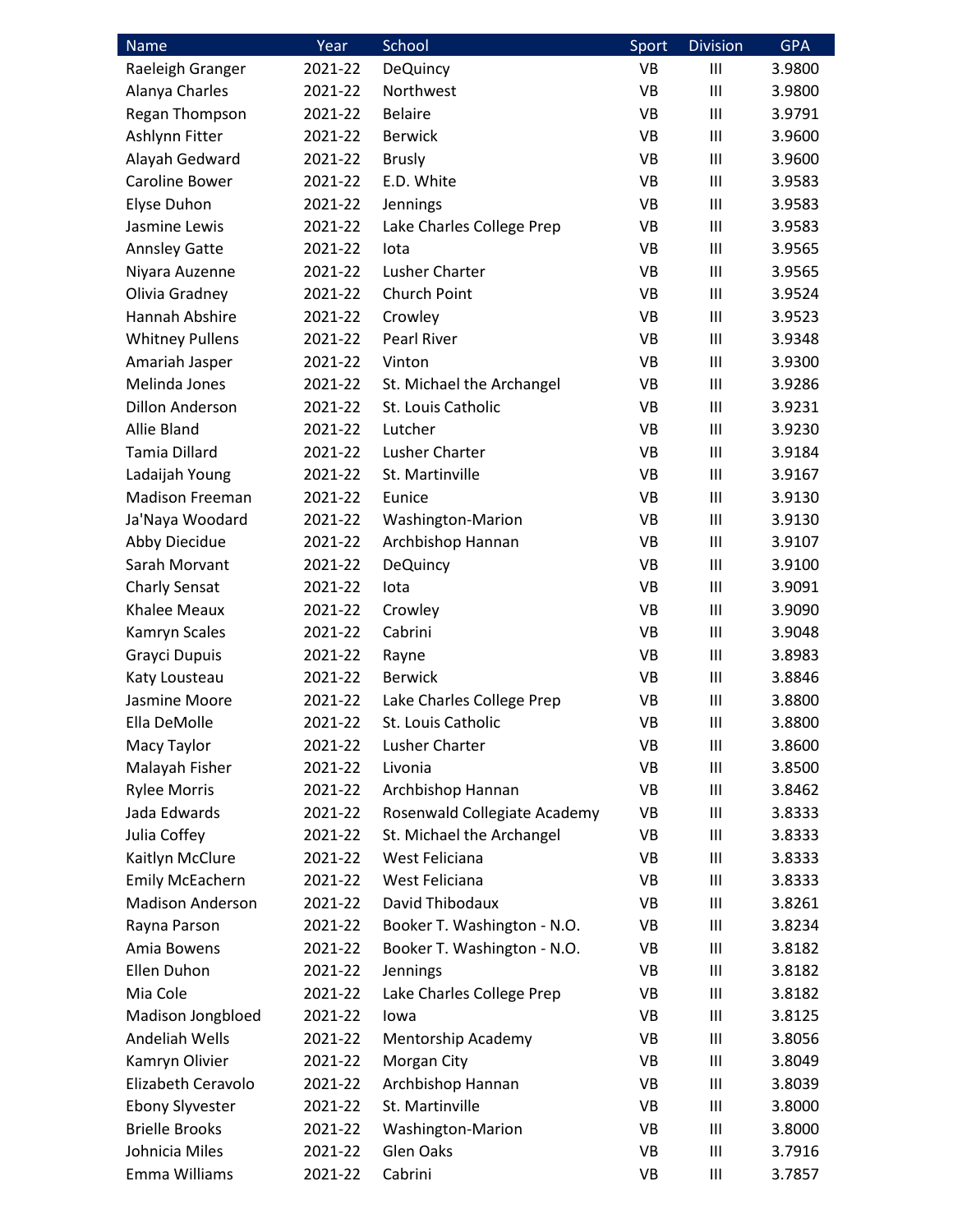| Name                     | Year    | School                          | Sport     | <b>Division</b> | <b>GPA</b> |
|--------------------------|---------|---------------------------------|-----------|-----------------|------------|
| <b>Baleigh Touvell</b>   | 2021-22 | lowa                            | <b>VB</b> | $\mathbf{III}$  | 3.7857     |
| Deale Claverie           | 2021-22 | Haynes Academy                  | VB        | $\mathbf{III}$  | 3.7777     |
| Olivia Vincent           | 2021-22 | Crowley                         | <b>VB</b> | Ш               | 3.7727     |
| T'Mia Green              | 2021-22 | Washington-Marion               | <b>VB</b> | Ш               | 3.7700     |
| Haley Jarreau            | 2021-22 | Livonia                         | <b>VB</b> | Ш               | 3.7660     |
| Rylea Gradney            | 2021-22 | Eunice                          | <b>VB</b> | Ш               | 3.7658     |
| Samantha Speights        | 2021-22 | Livonia                         | <b>VB</b> | Ш               | 3.7610     |
| Kelcy Leonard            | 2021-22 | Livonia                         | <b>VB</b> | Ш               | 3.7600     |
| <b>Avery Boudreaux</b>   | 2021-22 | Archbishop Hannan               | <b>VB</b> | Ш               | 3.7321     |
| <b>Meredith Henning</b>  | 2021-22 | St. Louis Catholic              | <b>VB</b> | Ш               | 3.7200     |
| <b>Grace Giroir</b>      | 2021-22 | Pearl River                     | <b>VB</b> | Ш               | 3.6739     |
| Jovante Francois         | 2021-22 | Rosenwald Collegiate Academy    | VB        | Ш               | 3.6667     |
| Shelbee LeJeune          | 2021-22 | Westlake                        | <b>VB</b> | Ш               | 3.6500     |
| Alli Lester              | 2021-22 | Westlake                        | <b>VB</b> | Ш               | 3.6500     |
| Gabrielle Beniot         | 2021-22 | Vinton                          | <b>VB</b> | Ш               | 3.6400     |
| <b>Blair Moore</b>       | 2021-22 | Church Point                    | <b>VB</b> | Ш               | 3.6364     |
| Kalawsia Burt            | 2021-22 | <b>Pearl River</b>              | <b>VB</b> | Ш               | 3.6364     |
| Kaydence Vital           | 2021-22 | Lake Charles College Prep       | <b>VB</b> | Ш               | 3.6363     |
| <b>Madeline Gerstner</b> | 2021-22 | <b>Pearl River</b>              | <b>VB</b> | Ш               | 3.6304     |
| Elaina Ruiz              | 2021-22 | Lutcher                         | <b>VB</b> | Ш               | 3.6153     |
| Claire Buisson           | 2021-22 | Archbishop Hannan               | <b>VB</b> | Ш               | 3.6038     |
| Isabella April           | 2021-22 | Kenner Discovery Health Science | <b>VB</b> | $\mathbf{III}$  | 3.5833     |
| Jarriona Dehon           | 2021-22 | Livonia                         | <b>VB</b> | Ш               | 3.5833     |
| Anna Vaccarella          | 2021-22 | <b>Berwick</b>                  | <b>VB</b> | Ш               | 3.5686     |
| <b>Madelyn Downing</b>   | 2021-22 | Kenner Discovery Health Science | <b>VB</b> | Ш               | 3.5620     |
| Alyssa Duhe              | 2021-22 | Kenner Discovery Health Science | <b>VB</b> | Ш               | 3.5503     |
| Julia Robichaux          | 2021-22 | E.D. White                      | <b>VB</b> | Ш               | 3.5455     |
| Lexi Broussard           | 2021-22 | North Vermilion                 | <b>VB</b> | Ш               | 3.5454     |
| Anijah Dunn              | 2021-22 | John F. Kennedy                 | <b>VB</b> | Ш               | 3.5377     |
| Tre'maya Posey           | 2021-22 | Sci Academy                     | <b>VB</b> | $\mathbf{III}$  | 3.5333     |
| Marissa Crotwell         | 2021-22 | Cabrini                         | VB        | Ш               | 3.5238     |
| Sarah Smith              | 2021-22 | West Feliciana                  | <b>VB</b> | Ш               | 3.5208     |
| Edneisha Bindon          | 2021-22 | Glen Oaks                       | <b>VB</b> | Ш               | 3.5200     |
| Sophie Nice              | 2021-22 | <b>Ursuline Academy</b>         | <b>VB</b> | Ш               | 3.5185     |
| Justice Johnson          | 2021-22 | Lake Charles College Prep       | <b>VB</b> | Ш               | 3.5000     |
| Olivia Kent              | 2021-22 | West Feliciana                  | VB        | Ш               | 3.5000     |

#### **DIVISION IV TEAM**

| <b>Name</b>            | Year    | School                     | Sport     | <b>Division</b> | <b>GPA</b> |
|------------------------|---------|----------------------------|-----------|-----------------|------------|
| Abigail Hall           | 2021-22 | <b>Ascension Episcopal</b> | VB        | IV              | 4.0000     |
| <b>Emalie Armentor</b> | 2021-22 | Delcambre                  | VB        | IV              | 4.0000     |
| <b>Riley Hebert</b>    | 2021-22 | Delcambre                  | VB        | IV              | 4.0000     |
| Kathryn Uffman         | 2021-22 | Episcopal                  | VB        | IV              | 4.0000     |
| Cadence Harper         | 2021-22 | Fisher                     | VB        | IV              | 4.0000     |
| Leah Guardia           | 2021-22 | Lafayette Christian        | VB        | IV              | 4.0000     |
| Ysabella Griego        | 2021-22 | Loyola Prep                | VB        | IV              | 4.0000     |
| <b>Emily Horton</b>    | 2021-22 | Loyola Prep                | <b>VB</b> | IV              | 4.0000     |
| <b>Claire Scott</b>    | 2021-22 | Loyola Prep                | VB        | IV              | 4.0000     |
| <b>Faith Davis</b>     | 2021-22 | Many                       | VB        | IV              | 4.0000     |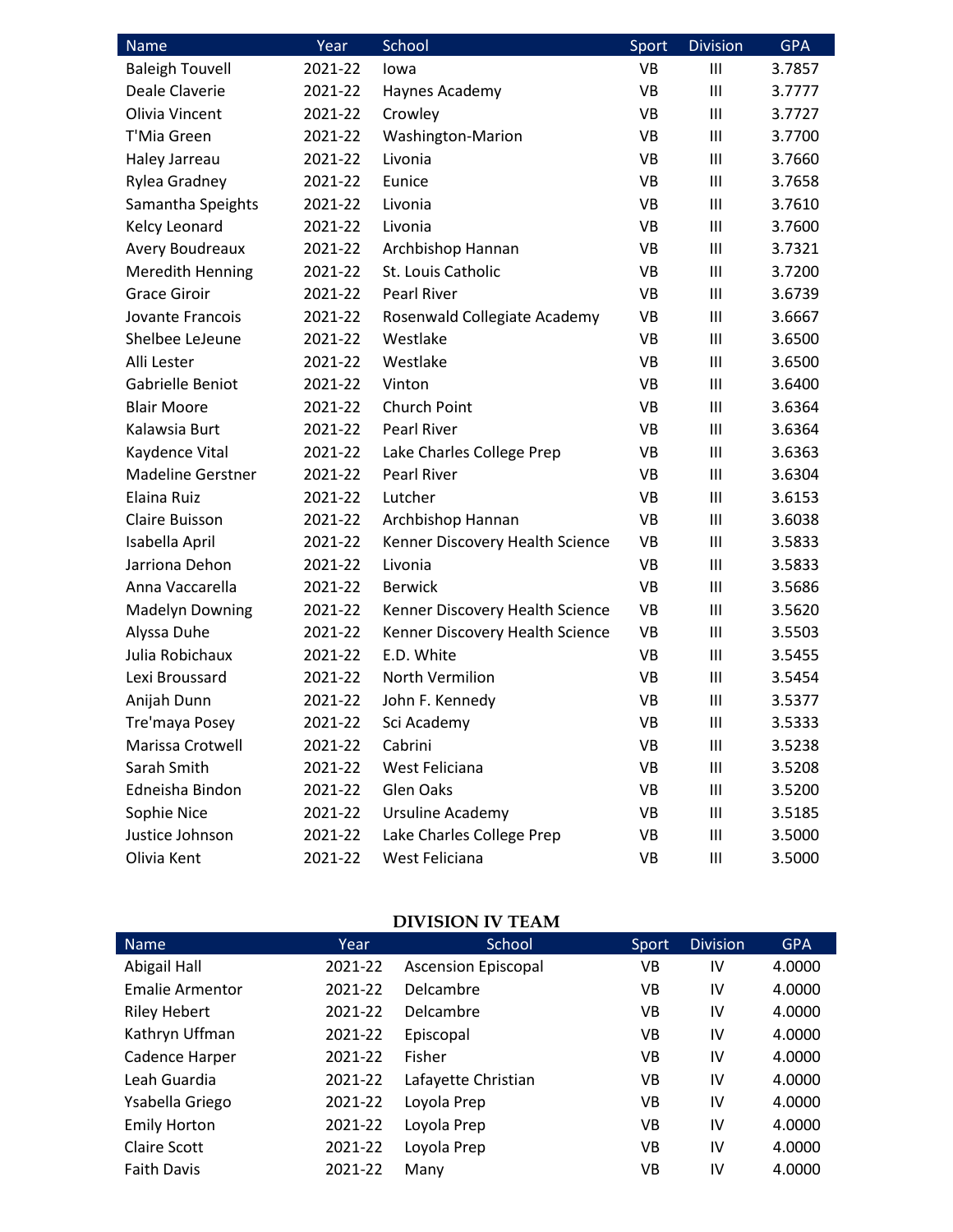| Name                    | Year               | School                         | Sport | <b>Division</b> | <b>GPA</b> |
|-------------------------|--------------------|--------------------------------|-------|-----------------|------------|
| Camryn Ford             | 2021-22            | Many                           | VB    | IV              | 4.0000     |
| <b>Brooklyn Jenkins</b> | 2021-22            | Many                           | VB    | IV              | 4.0000     |
| Anusha Rainey           | 2021-22            | Morris Jeff Community          | VB    | IV              | 4.0000     |
| Amanda Blakeney         | 2021-22            | Parkview Baptist               | VB    | IV              | 4.0000     |
| Keatyn Harden           | 2021-22            | Patterson                      | VB    | IV              | 4.0000     |
| Alyssa Perkins          | 2021-22            | Patterson                      | VB    | IV              | 4.0000     |
| Ali Foster              | 2021-22            | St. Thomas Aquinas             | VB    | IV              | 4.0000     |
| <b>Taylor McGovern</b>  | 2021-22            | St. Thomas Aquinas             | VB    | IV              | 4.0000     |
| Alexis Tran             | 2021-22            | Thomas Jefferson               | VB    | IV              | 4.0000     |
| Caroline Cormier        | 2021-22            | Welsh                          | VB    | IV              | 4.0000     |
| Clara Ledoux            | 2021-22            | Welsh                          | VB    | IV              | 4.0000     |
| Arie Colar              | 2021-22            | West St. Mary                  | VB    | IV              | 4.0000     |
| Aniya Gibson            | 2021-22            | West St. Mary                  | VB    | IV              | 4.0000     |
| Kennedy Smith           | 2021-22            | Parkview Baptist               | VB    | IV              | 3.9773     |
| Jasmine Caldwell        | 2021-22            | Thomas Jefferson               | VB    | IV              | 3.9629     |
| Lily Morgan             | 2021-22            | Notre Dame                     | VB    | IV              | 3.9565     |
| Katherine Voigt         | 2021-22            | <b>Ascension Episcopal</b>     | VB    | IV              | 3.9500     |
| <b>Krystian Hayes</b>   | 2021-22            | Lafayette Christian            | VB    | IV              | 3.9500     |
| Andrus Kelbaugh         | 2021-22            | Notre Dame                     | VB    | IV              | 3.9333     |
| Makynli Miller          | 2021-22            | Many                           | VB    | IV              | 3.9310     |
| Hannah Lafitte          | 2021-22            | Loyola Prep                    | VB    | IV              | 3.9302     |
| Hailey Nguyen           | 2021-22            | Sarah T. Reed                  | VB    | IV              | 3.9300     |
| Kaley Koss              | 2021-22            | Many                           | VB    | IV              | 3.9245     |
| Emma Duhon              | 2021-22            | Delcambre                      | VB    | IV              | 3.9130     |
| <b>Riley Lasalle</b>    | 2021-22            | Lafayette Christian            | VB    | IV              | 3.9100     |
| <b>Gracie Doiron</b>    | 2021-22            | Lafayette Christian            | VB    | IV              | 3.9000     |
| Payton St. Julien       | 2021-22            | Lafayette Christian            | VB    | IV              | 3.9000     |
| <b>Madison Fundling</b> | 2021-22            | St. Thomas Aquinas             | VB    | IV              | 3.9000     |
| <b>Riley Liprie</b>     | 2021-22            | <b>Ascension Episcopal</b>     | VB    | IV              | 3.8800     |
| <b>Madison Jones</b>    | 2021-22            | Mansfield                      | VB    | IV              | 3.8771     |
| Na'kiaya Martin         | 2021-22            | North Caddo                    | VB    | IV              | 3.8755     |
| <b>Tristin Knox</b>     | 2021-22            | Loyola Prep                    | VB    | IV              | 3.8750     |
| Nyla Alexander          | 2021-22            | Patterson                      | VB    | IV              | 3.8700     |
| Zaharia Lewis           | 2021-22            | North Caddo                    | VB    | IV              | 3.8655     |
| Lauren Smith            | 2021-22            | De La Salle                    | VB    | IV              | 3.8600     |
| Kaitlyn Washington      | 2021-22            | Lafayette Christian            | VB    | IV              | 3.8600     |
| <b>Caroline Talbert</b> | 2021-22            | Loyola Prep                    | VB    | IV              | 3.8537     |
| <b>Mallory Magee</b>    | 2021-22            | <b>Isidore Newman</b>          | VB    | IV              | 3.8522     |
| Grace Alexander         | 2021-22            | Episcopal                      | VB    | IV              | 3.8519     |
| <b>Madison Hebert</b>   | 2021-22            | St. Charles                    | VB    | IV              | 3.8400     |
| Chiara Faircloth        | 2021-22            | Patrick Taylor - Science/Tech. | VB    | IV              | 3.8330     |
| Hailey Tran-Bilello     | 2021-22            | Patrick Taylor - Science/Tech. | VB    | IV              | 3.8330     |
| Molly Horn              | 2021-22            | Loyola Prep                    | VB    | IV              | 3.8293     |
| Kennedi Brooks          | 2021-22            | University Lab                 | VB    | IV              | 3.8261     |
| <b>Tessa Meshell</b>    | 2021-22            | Many                           | VB    | IV              | 3.8246     |
| Lauren Henson           | 2021-22            | Loyola Prep                    | VB    | IV              | 3.8140     |
| Peyton Castro           | 2021-22            | Lafayette Christian            | VB    | IV              | 3.8100     |
| <b>Ryleigh Volland</b>  |                    |                                | VB    | IV              |            |
| Isabella Alvarez        | 2021-22<br>2021-22 | Episcopal                      | VB    | IV              | 3.8077     |
|                         |                    | Springfield                    |       |                 | 3.7917     |
| Rhen Broussard          | 2021-22            | Delcambre                      | VB    | IV              | 3.7826     |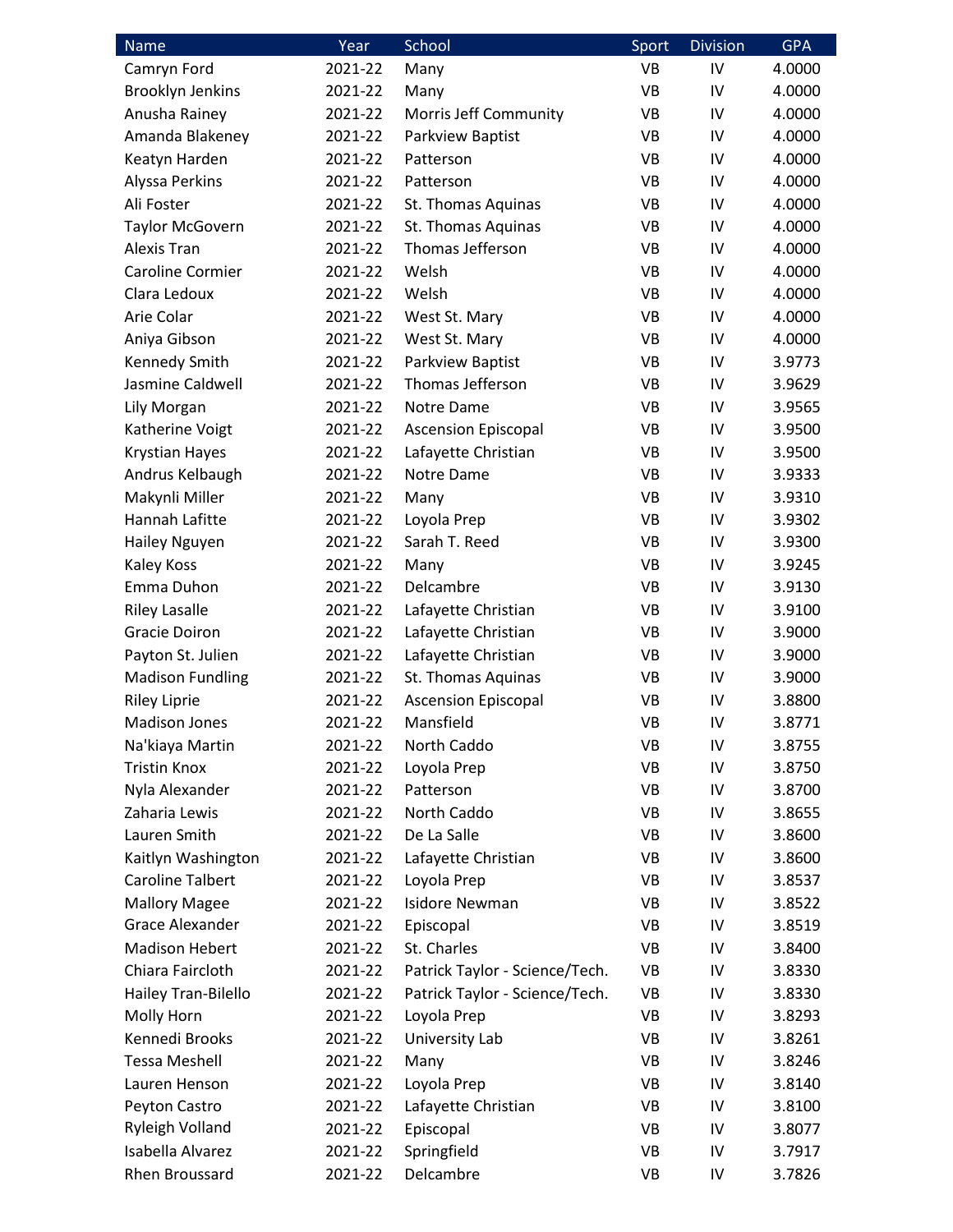| <b>Name</b>              | Year    | School                         | Sport     | <b>Division</b> | <b>GPA</b> |
|--------------------------|---------|--------------------------------|-----------|-----------------|------------|
| <b>Madison Murrell</b>   | 2021-22 | Notre Dame                     | <b>VB</b> | IV              | 3.7826     |
| Carlicia James           | 2021-22 | Cristo Rey Baton Rouge         | VB        | IV              | 3.7800     |
| Olivia Hamilton          | 2021-22 | Parkview Baptist               | <b>VB</b> | IV              | 3.7609     |
| <b>Breina Domingue</b>   | 2021-22 | Cristo Rey Baton Rouge         | VB        | IV              | 3.7600     |
| Chloe Hall               | 2021-22 | Loyola Prep                    | VB        | IV              | 3.7561     |
| <b>Bailey Smith</b>      | 2021-22 | North Caddo                    | <b>VB</b> | IV              | 3.7555     |
| Raven Murphy             | 2021-22 | Port Allen                     | VB        | IV              | 3.7469     |
| Amari Marsh              | 2021-22 | West St. Mary                  | <b>VB</b> | IV              | 3.7419     |
| Sara Boulet              | 2021-22 | Notre Dame                     | <b>VB</b> | IV              | 3.7391     |
| <b>Emmalee Mallett</b>   | 2021-22 | Welsh                          | VB        | IV              | 3.7347     |
| Isabelle Besselman       | 2021-22 | Episcopal                      | <b>VB</b> | IV              | 3.7308     |
| <b>Eden Guirard</b>      | 2021-22 | Episcopal                      | VB        | IV              | 3.7308     |
| <b>KLim Vu</b>           | 2021-22 | Sarah T. Reed                  | <b>VB</b> | IV              | 3.7200     |
| Emma Caswell             | 2021-22 | <b>Ascension Episcopal</b>     | VB        | IV              | 3.7171     |
| <b>Bailey Moton</b>      | 2021-22 | Donaldsonville                 | VB        | IV              | 3.7143     |
| <b>Frances Oliver</b>    | 2021-22 | Episcopal                      | <b>VB</b> | IV              | 3.7105     |
| <b>Ryleigh Dugas</b>     | 2021-22 | Thomas Jefferson               | VB        | IV              | 3.7037     |
| <b>Leah Tansiel</b>      | 2021-22 | Cristo Rey Baton Rouge         | VB        | IV              | 3.7000     |
| Amelia Overstreet        | 2021-22 | North Caddo                    | VB        | IV              | 3.6955     |
| Dali Hughes              | 2021-22 | Springfield                    | VB        | IV              | 3.6889     |
| Averi Lacassin           | 2021-22 | Lafayette Christian            | VB        | IV              | 3.6800     |
| <b>Taylor Davis</b>      | 2021-22 | St. Katharine Drexel           | <b>VB</b> | IV              | 3.6800     |
| Sydnee Johnson           | 2021-22 | Patrick Taylor - Science/Tech. | <b>VB</b> | IV              | 3.6677     |
| <b>Terralynn Calais</b>  | 2021-22 | Catholic - N.I.                | VB        | IV              | 3.6667     |
| <b>Madeleine Stouse</b>  | 2021-22 | <b>Isidore Newman</b>          | VB        | IV              | 3.6664     |
| Elizabeth Oliver         | 2021-22 | Episcopal                      | VB        | IV              | 3.6538     |
| Hannah Brady             | 2021-22 | St. Charles                    | <b>VB</b> | IV              | 3.6538     |
| Jeannell Stelly          | 2021-22 | Delcambre                      | VB        | IV              | 3.6522     |
| Ma'kiya Jones            | 2021-22 | Cristo Rey Baton Rouge         | <b>VB</b> | IV              | 3.6500     |
| Katelyn Champion         | 2021-22 | Many                           | <b>VB</b> | IV              | 3.6491     |
| Erica Green              | 2021-22 | Northeast                      | VB        | IV              | 3.6346     |
| Jyah Hamilton            | 2021-22 | De La Salle                    | <b>VB</b> | IV              | 3.6300     |
| Leslie Warren            | 2021-22 | De La Salle                    | VB        | IV              | 3.6300     |
| Ledaisha Coates          | 2021-22 | Franklin                       | VB        | IV              | 3.6250     |
| <b>Emily Darden</b>      | 2021-22 | West St. Mary                  | VB        | IV              | 3.6111     |
| <b>Cadence Broussard</b> | 2021-22 | Delcambre                      | VB        | IV              | 3.6087     |
| <b>Madison Menard</b>    | 2021-22 | Delcambre                      | VB        | IV              | 3.6087     |
| Julia Patin              | 2021-22 | Notre Dame                     | VB        | IV              | 3.6087     |
| Payal Patel              | 2021-22 | <b>Red River</b>               | VB        | IV              | 3.6078     |
| Kaylee Gegenheimer       | 2021-22 | Thomas Jefferson               | VB        | IV              | 3.5796     |
| Jemena Leopoldo-Hodge    | 2021-22 | North Caddo                    | VB        | IV              | 3.5755     |
| Catherine Bonura         | 2021-22 | Acad. of Sacred Heart - N.O.   | VB        | IV              | 3.5714     |
| Makayla Powell           | 2021-22 | <b>Isidore Newman</b>          | VB        | IV              | 3.5492     |
| Korie Williamson         | 2021-22 | <b>Red River</b>               | <b>VB</b> | IV              | 3.5471     |
| Emma Thomas              | 2021-22 | Patrick Taylor - Science/Tech. | VB        | IV              | 3.5420     |
| Kate Bensel              | 2021-22 | <b>Isidore Newman</b>          | VB        | IV              | 3.5326     |
| Charlotte Wirth          | 2021-22 | <b>Isidore Newman</b>          | VB        | IV              | 3.5006     |
| <b>Mallory Norton</b>    | 2021-22 | Pope John Paul II              | VB        | IV              | 3.5000     |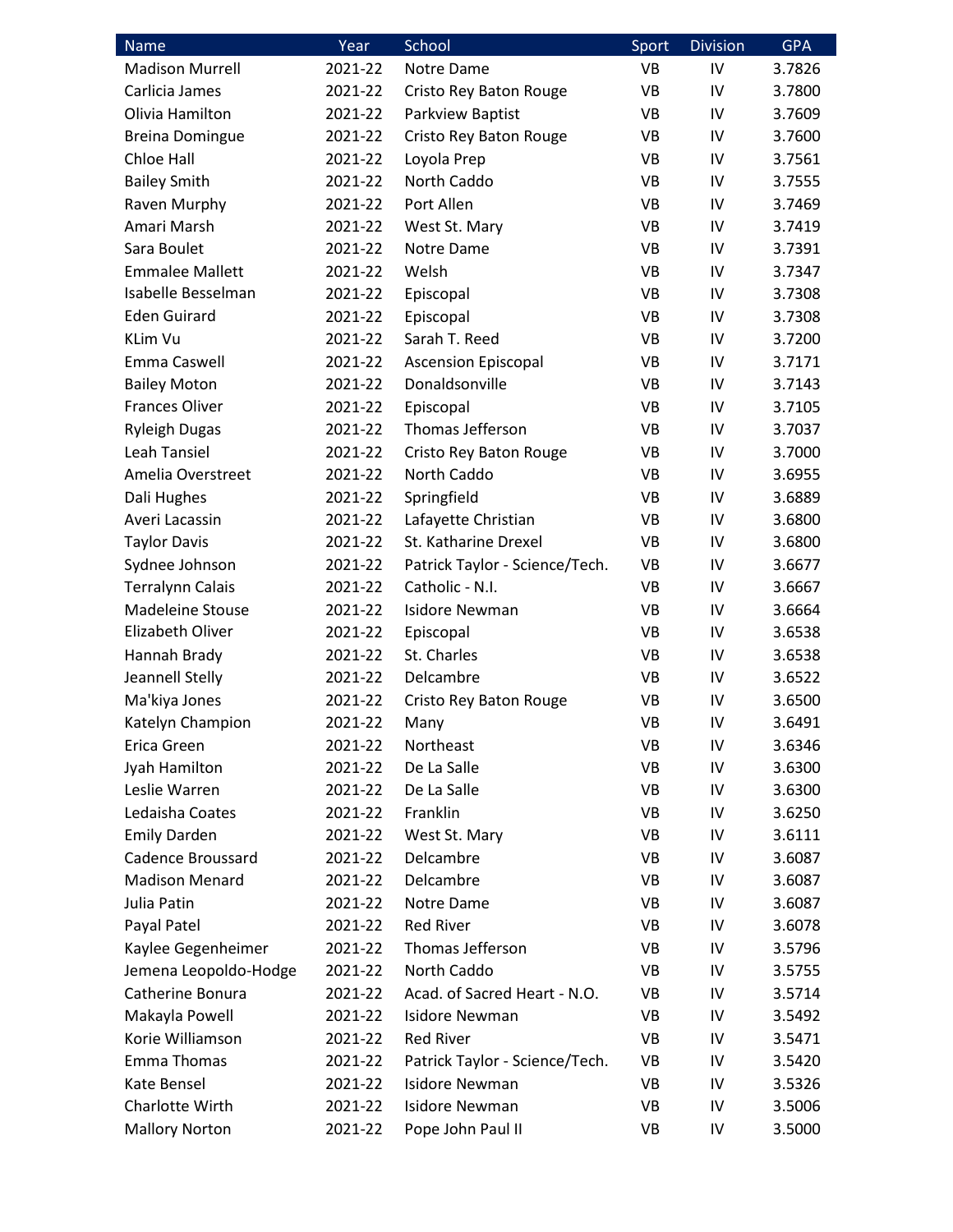### **DIVISION V TEAM**

| Name                         | Year    | School                             | Sport     | <b>Division</b> | <b>GPA</b> |
|------------------------------|---------|------------------------------------|-----------|-----------------|------------|
| Ella Lemann                  | 2021-22 | <b>Ascension Catholic</b>          | <b>VB</b> | $\vee$          | 4.0000     |
| Anna Vosburg                 | 2021-22 | Catholic - P.C.                    | VB        | V               | 4.0000     |
| Makenna Gregoire             | 2021-22 | <b>Central Private</b>             | VB        | V               | 4.0000     |
| Camille Cambre               | 2021-22 | Christ Episcopal School            | <b>VB</b> | $\vee$          | 4.0000     |
| <b>Alexis Fell</b>           | 2021-22 | <b>Christ Episcopal School</b>     | VB        | V               | 4.0000     |
| Isabella LeMieux             | 2021-22 | Christ Episcopal School            | <b>VB</b> | V               | 4.0000     |
| <b>Emma Hodges</b>           | 2021-22 | First Baptist Christian            | VB        | V               | 4.0000     |
| <b>Madison Scharfenstein</b> | 2021-22 | First Baptist Christian            | VB        | V               | 4.0000     |
| Sophie Gibbs                 | 2021-22 | Hamilton Christian                 | VB        | V               | 4.0000     |
| Isabella Breaux              | 2021-22 | <b>Highland Baptist</b>            | VB        | V               | 4.0000     |
| Carly Bergeron               | 2021-22 | Northside Christian                | <b>VB</b> | V               | 4.0000     |
| Katelyn Chacon               | 2021-22 | Slaughter Community Charter        | VB        | V               | 4.0000     |
| Jillian Templet              | 2021-22 | <b>Slaughter Community Charter</b> | <b>VB</b> | V               | 4.0000     |
| Skylar Woodruff              | 2021-22 | Slaughter Community Charter        | VB        | V               | 4.0000     |
| Susannah Summerlin           | 2021-22 | St. Edmund                         | <b>VB</b> | V               | 4.0000     |
| Isabella LoBue               | 2021-22 | St. John                           | <b>VB</b> | V               | 4.0000     |
| Lexi Reed                    | 2021-22 | St. Mary's Academy                 | VB        | V               | 4.0000     |
| <b>Joy Swain</b>             | 2021-22 | St. Mary's Academy                 | VB        | V               | 4.0000     |
| Erica `Wiggins               | 2021-22 | Varnado                            | VB        | V               | 4.0000     |
| Rayne Locke                  | 2021-22 | <b>Calvary Baptist</b>             | VB        | V               | 3.9773     |
| Madisyn Cassard              | 2021-22 | <b>Ascension Catholic</b>          | <b>VB</b> | V               | 3.9722     |
| Cassidy Cannella             | 2021-22 | St. John                           | VB        | V               | 3.9700     |
| Sarah Brown                  | 2021-22 | Catholic - P.C.                    | VB        | V               | 3.9600     |
| Ashlyn Landry                | 2021-22 | Catholic - P.C.                    | VB        | V               | 3.9600     |
| <b>Carson Davis</b>          | 2021-22 | <b>Calvary Baptist</b>             | VB        | V               | 3.9545     |
| Mindy Charpentier            | 2021-22 | <b>Highland Baptist</b>            | VB        | V               | 3.9524     |
| Charley Lanoue               | 2021-22 | <b>Slaughter Community Charter</b> | VB        | V               | 3.9523     |
| Halle Bryan                  | 2021-22 | St. Martin's Episcopal             | VB        | V               | 3.9440     |
| Anna Dale                    | 2021-22 | <b>Central Private</b>             | VB        | V               | 3.9149     |
| <b>Taylor Darner</b>         | 2021-22 | Calvary Baptist                    | <b>VB</b> | V               | 3.9048     |
| Lydia Greene                 | 2021-22 | St. Martin's Episcopal             | VB        | V               | 3.8890     |
| Alexandra Parker             | 2021-22 | Calvary Baptist                    | VB        | V               | 3.8810     |
| Gweneth Dohmann              | 2021-22 | <b>Central Catholic</b>            | VB        | V               | 3.8750     |
| Camri Smith                  | 2021-22 | St. Mary's Academy                 | VB        | V               | 3.8700     |
| Cassidy Boudreaux            | 2021-22 | <b>Highland Baptist</b>            | VB        | V               | 3.8636     |
| Camryn Dyson                 | 2021-22 | Houma Christian                    | VB        | V               | 3.8636     |
| Sarah Hoffman                | 2021-22 | Family Christian                   | VB        | V               | 3.8615     |
| Kimbreon Wesley              | 2021-22 | St. John                           | VB        | V               | 3.8600     |
| Kelsey Coburn                | 2021-22 | <b>Calvary Baptist</b>             | VB        | V               | 3.8571     |
| Lindi Rachal                 | 2021-22 | Family Christian                   | VB        | V               | 3.8531     |
| Peyton Stokley               | 2021-22 | Episcopal of Acadiana              | VB        | V               | 3.8200     |
| Harriet Butscher             | 2021-22 | Louise McGehee                     | VB        | V               | 3.8200     |
| Myla Martin                  | 2021-22 | <b>Central Private</b>             | VB        | V               | 3.8140     |
| Kacey Day                    | 2021-22 | Southern Lab                       | VB        | V               | 3.8100     |
| Annalise Leep                | 2021-22 | <b>Central Private</b>             | VB        | V               | 3.7917     |
| Dylan Holley                 | 2021-22 | First Baptist Christian            | VB        | V               | 3.7727     |
| Caroline Thirstrup           | 2021-22 | Northlake Christian                | VB        | V               | 3.7708     |